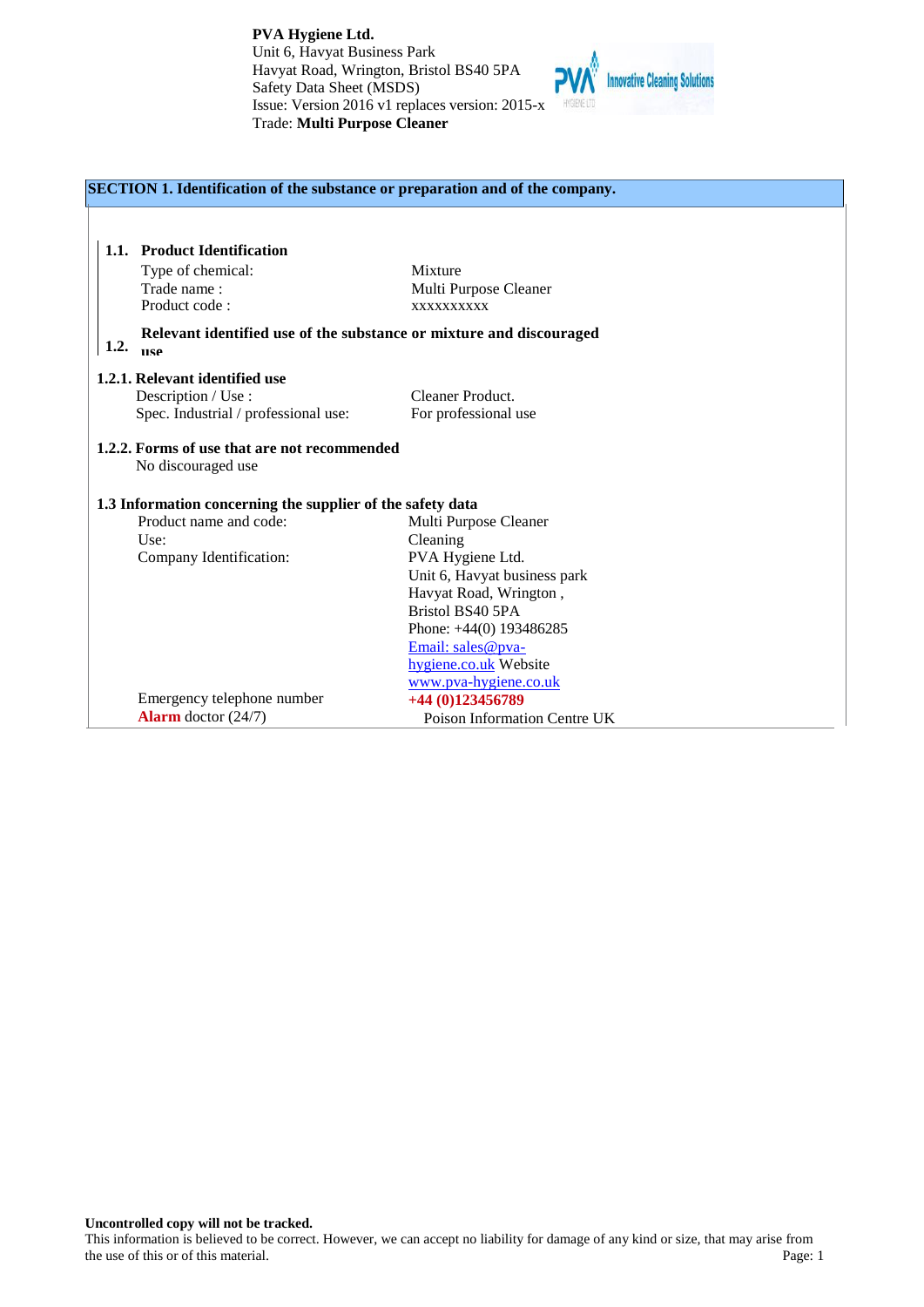

# **Section 2: Identification of dangers**

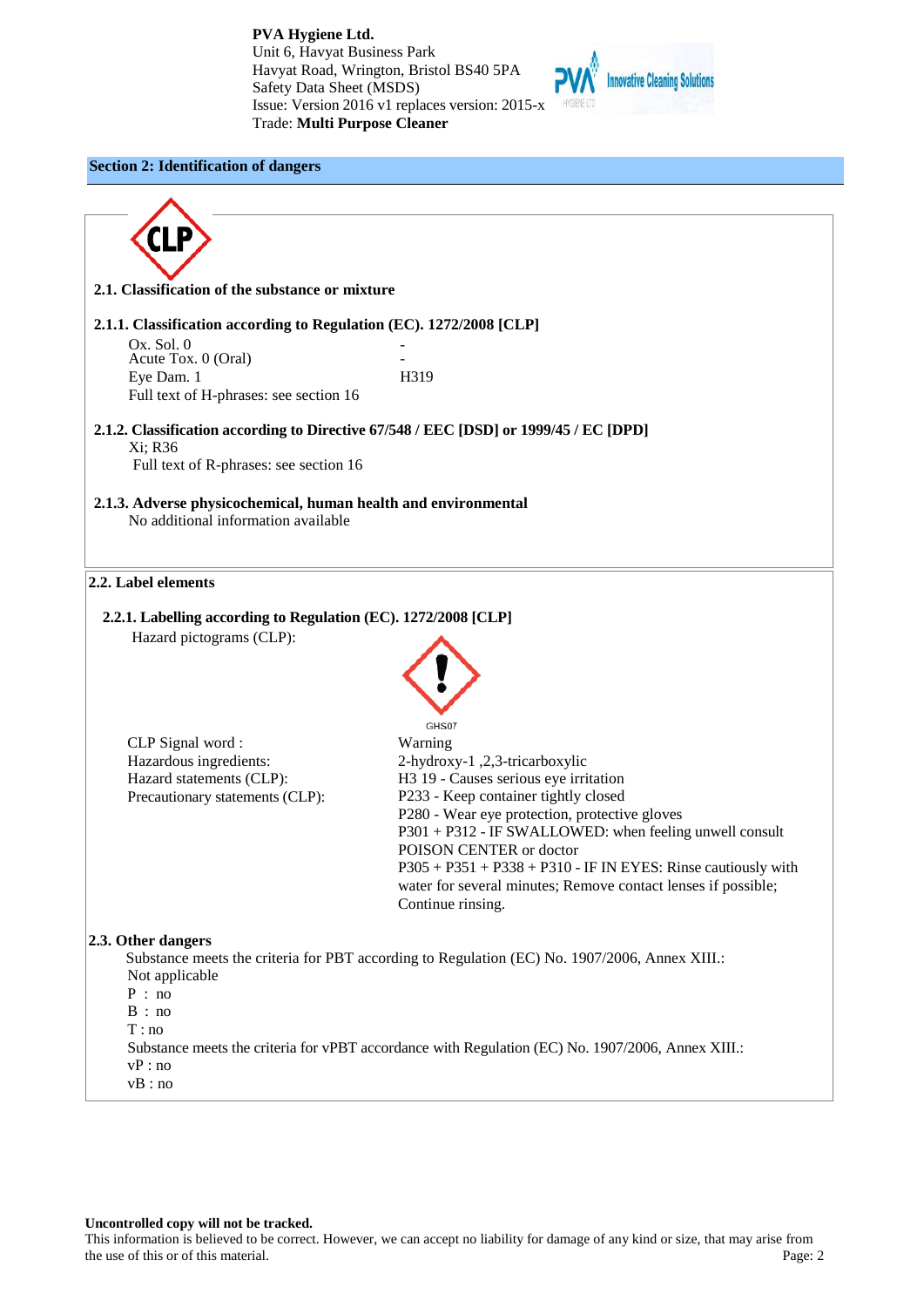

# **SECTION 3. Composition and information on ingredients**



applicable

| <b>Mixture [English]</b>                                                                                                                         |                                                                                                              |               |                                                                        |
|--------------------------------------------------------------------------------------------------------------------------------------------------|--------------------------------------------------------------------------------------------------------------|---------------|------------------------------------------------------------------------|
| Name (IUPAC)                                                                                                                                     | <b>Product identification</b>                                                                                | $\frac{0}{0}$ | <b>Classification within the</b><br>meaning of<br>Directive 67/548/EEC |
| Sodium Hydrogen Carbonate                                                                                                                        | CAS No.) 144-55-8<br>Einecs No.) 205-633-8<br>REACH No.) 0 1-21 19457268-3 0                                 | $> 50 - < 80$ | Not classified (GHS)                                                   |
| 2-hydroxypropanetricarbolicacid                                                                                                                  | CAS No.) 5949-29-1<br>EC annex No.) 201-069-1<br>(REACH No.) none                                            | $> 10 - < 30$ | H319<br>P305+P351+P338                                                 |
| Sodium Lauryl Sulfate                                                                                                                            | CAS No.) 855 86-07-8<br>Einecs No.) 271-557-7<br>EC annex No.) 287-809-4<br>REACH No.) 01-2119489463-28-0007 | $> 5 - < 10$  | F:<br>Xn; R11, R20/22, R37/38, R41                                     |
| Sodium dodecylbenzenesulfonate                                                                                                                   | CAS No.) 25155-30-0<br>Einecs No.) 932-051-8<br>EC annex No.) 932-051-8<br>REACH No.) 01-2119565112-48-0000  | $>1 - 5$      | Xi; R38, R41                                                           |
| Sodiumchloride                                                                                                                                   | CAS No.) 007647-14-5<br>Einecs No.) none<br>EC annex No.) 231-598-3<br>REACH No.) none                       | $> 10 - < 30$ | Not classified (GHS)                                                   |
| Sodium carbonate                                                                                                                                 | CAS No.) 497-19-8<br>Einecs No.) 207-838-8<br>EC annex No.) 011-005-00-2<br>REACH No.) 01-2119485498-19-0018 | $> 0 - 1$     | Xi: R36                                                                |
| $2 - [Bis[2 -]$<br>[bis(carboxymethyl)amino]ethyl]amino]a<br>cetic acid                                                                          | CAS No.) 000064-02-8<br>(Einecs No.) 200-652-8<br>EC annex No.) 200-573 -9<br>REACH No.) 01-2119486762-27    | $> 0 - 1$     | Xi; R38, R41<br>Xn; R20, R22                                           |
| (6Z,9Z,12Z)-Octadeca-6,9,12-trienoic<br>acid                                                                                                     | CAS No.) 506-26-3<br>Einecs No.) none<br>EC annex No.) none<br>REACH No.) none                               | $> 0 - 1$     | Not classified (GHS)                                                   |
| Dihydrogen (ethyl)[4-[4-[ethyl(3-<br>sulphonatobenzyl)]amino]-2'-<br>sulphonatobenzhydrylidene]cyclohexa-<br>2,5-dien-1-ylidene](3-sulphonatoben | CAS No.) 3844-45-9<br>Einecs No.) none<br>EC annex No.) 223 -339-8<br>(REACH No.) none<br>E-number: E133     | $>0$ - $< 1$  | Not classified (GHS)                                                   |
| Perfume                                                                                                                                          | CAS No.) none<br>Einecs No.) none<br>EC annex No.) none<br>(REACH No.) none                                  | $> 0 - 1$     | Not classified (GHS)                                                   |
| Aqua                                                                                                                                             | CAS No.) 7732-18-5<br>Einecs No.) none<br>EC annex No.) 231-791-2<br>(REACH No.) none                        | $> 0 - 1$     | Not classified (GHS)                                                   |

Full text of R- and H-phrases: see section 16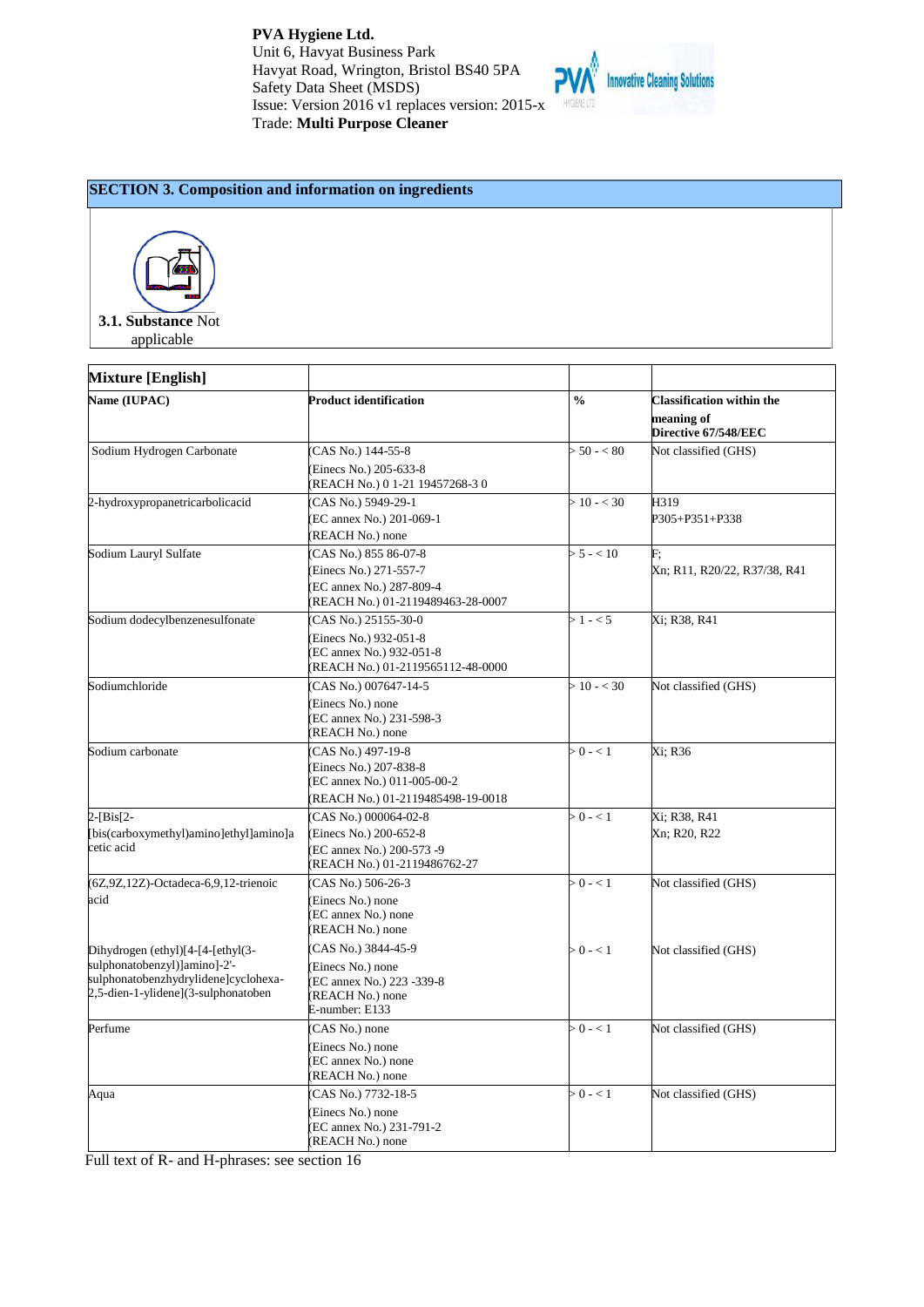

# **SECTION 4: First aid measures First aid 4.1. Description of the first-aid measures**  In case of doubt or persistent symptoms, consult a doctor General advice: Remove the victim to fresh air, to a quiet place and if necessary Inhalation: consult a doctor. Skin contact: Immediately remove all contaminated clothing and footwear. Wash immediately with plenty of water. Medical assistance attention if irritation occurs. In case of contact with eyes or skin immediately with plenty of rinse Eye contact: water. Immediately call an ANTIPOISON CENTER or a doctor Rinse mouth with water. Do not induce vomiting. Ingestion: Immediately Call an ANTIPOISON CENTER or a doctor. **4.2. Main acute and delayed symptoms and effects** Skin contact: May cause skin irritation / dermatitis. Eye contact: Risk of eye damage. Oral: May be harmful if swallowed. **4.3. Indication of any immediate medical attention and special treatment** No additional information available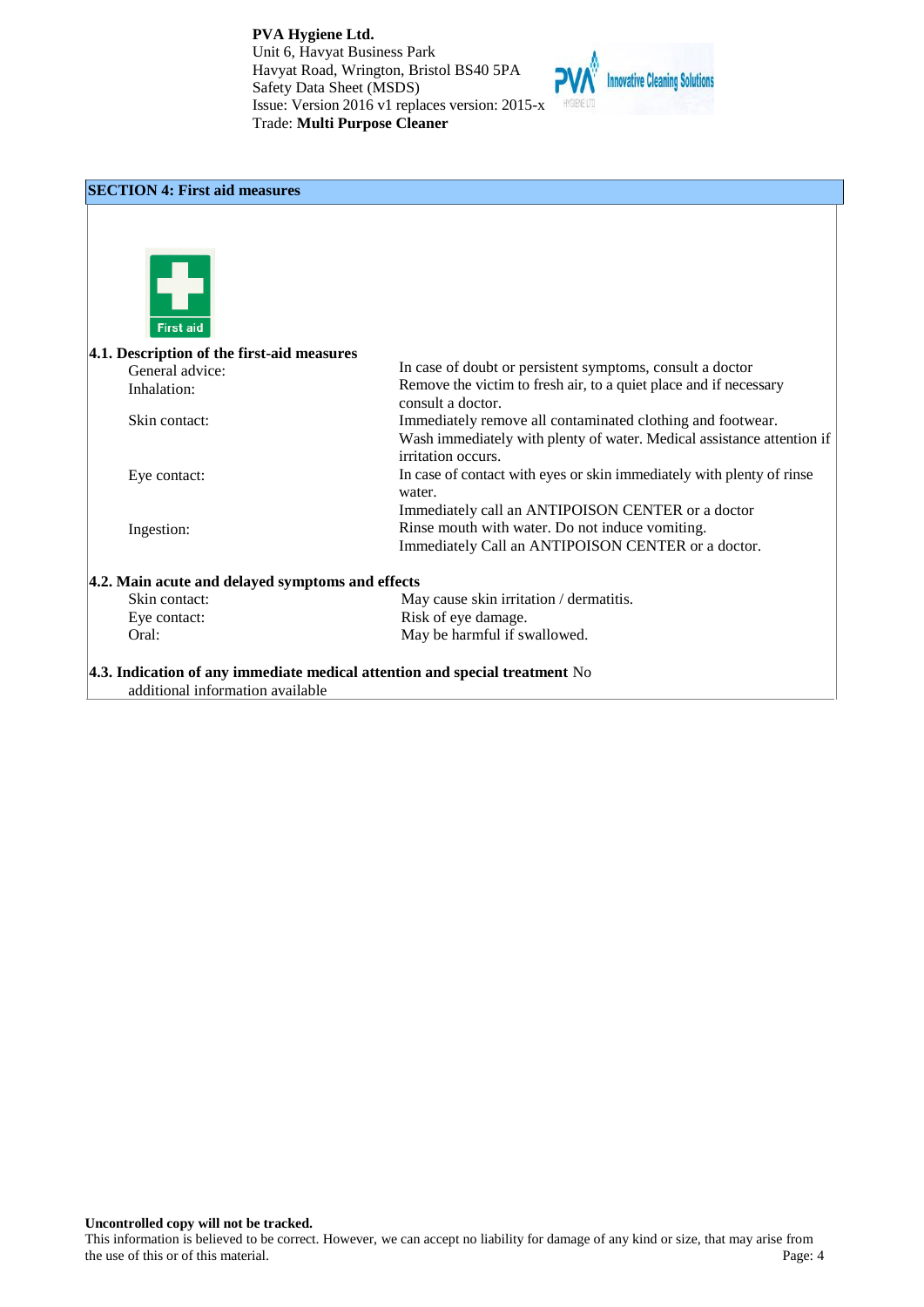

# **SECTION 5: Firefighting measures**



| <b>5.1. Extinguishing products</b>                      |                                                                                                                     |
|---------------------------------------------------------|---------------------------------------------------------------------------------------------------------------------|
| Suitable Extinguishing products:                        | Foam. Dry powder. Carbon dioxide. Water spray. Sand.                                                                |
|                                                         | Suitable extinguishing products or actions: In case of fire in the vicinity all extinguishing products are allowed. |
|                                                         | Large quantities of water.                                                                                          |
| Unsuitable extinguishing products                       | Do not use a heavy water stream.                                                                                    |
| or actions:                                             |                                                                                                                     |
|                                                         |                                                                                                                     |
| 5.2. Special dangers caused by the substance or mixture |                                                                                                                     |
| Fire danger:                                            | Not combustible but enhances combustion of other substances.                                                        |
| General measures:                                       | Keep away from open flame. Forbidden to smoke.                                                                      |
|                                                         |                                                                                                                     |
| 5.3. Advice for firefighters                            |                                                                                                                     |
| Special protective equipment for                        | Use self-contained breathing apparatus and                                                                          |
| firefighters:                                           | clothing that protects against chemical agents.                                                                     |
| Firefighting instructions:                              | Cool the vessels of the exposed by spraying with water or a water                                                   |
|                                                         | spray. Use extreme caution when fighting any chemical fire. Avoid                                                   |
|                                                         | (reject) fire-fighting water in the environment enters.                                                             |
| Protection during firefighting:                         | Do not enter fire area without proper protective equipment,                                                         |
|                                                         |                                                                                                                     |
|                                                         | including a respiratory protection.                                                                                 |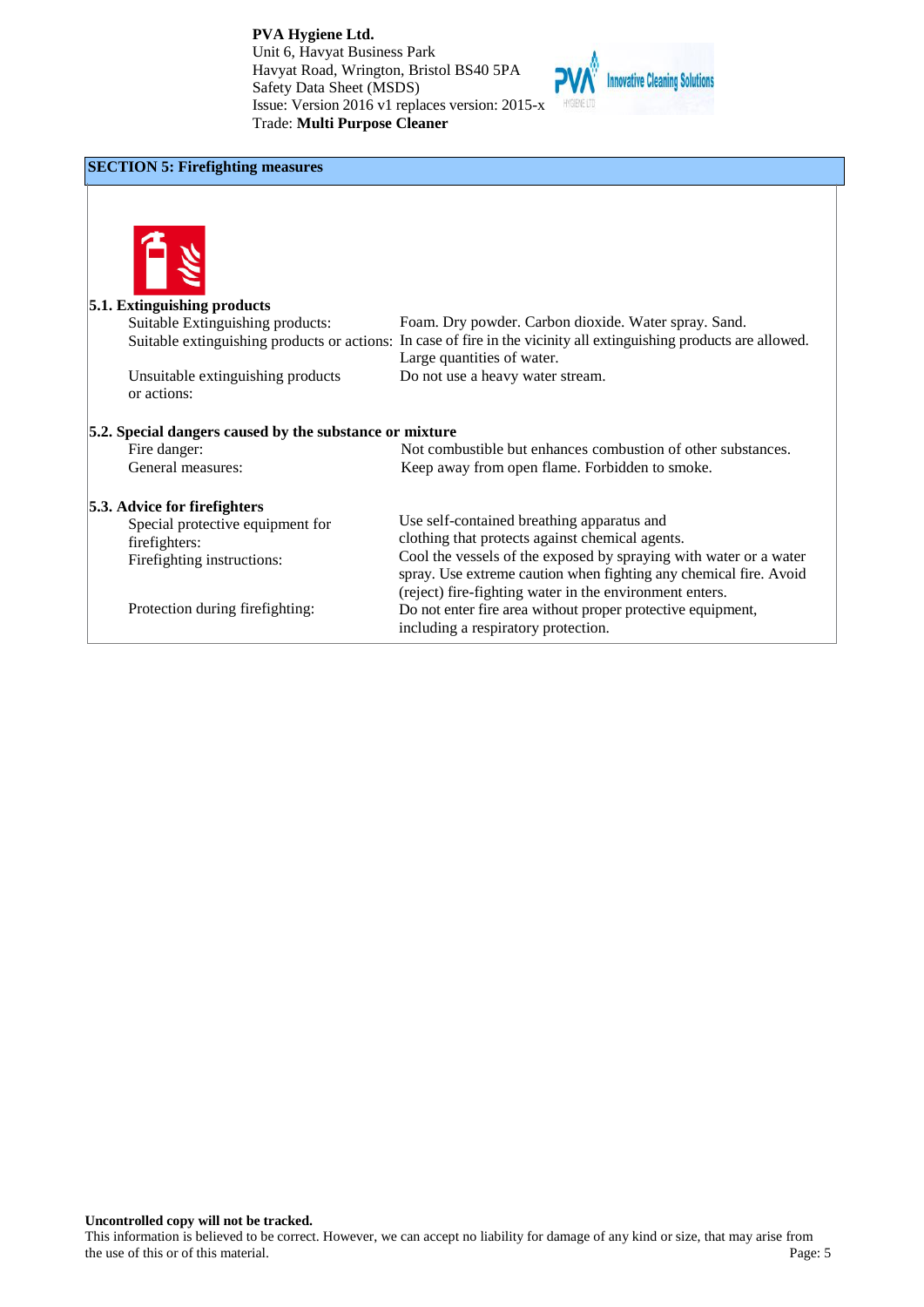

### **SECTION 6: Measures to be taken at accidental release of the substance or mixture**



### **6.1. Personal precautions, protective equipment and emergency procedures**

### **6.1.1. For others than the emergency personnel**

Evacuate personnel to a safe place. See section 8 regarding the use of personal protective equipment.

### **6.1.2. For emergency responders**

No additional information available

### **6.2. Environmental precautions**

Do not allow undiluted product to enter drains or surface water.

**6.3. Methods and materials for containment and cleaning** In suitable and closed containers for waste collection.

### **6.4. Reference to other sections**

No additional information available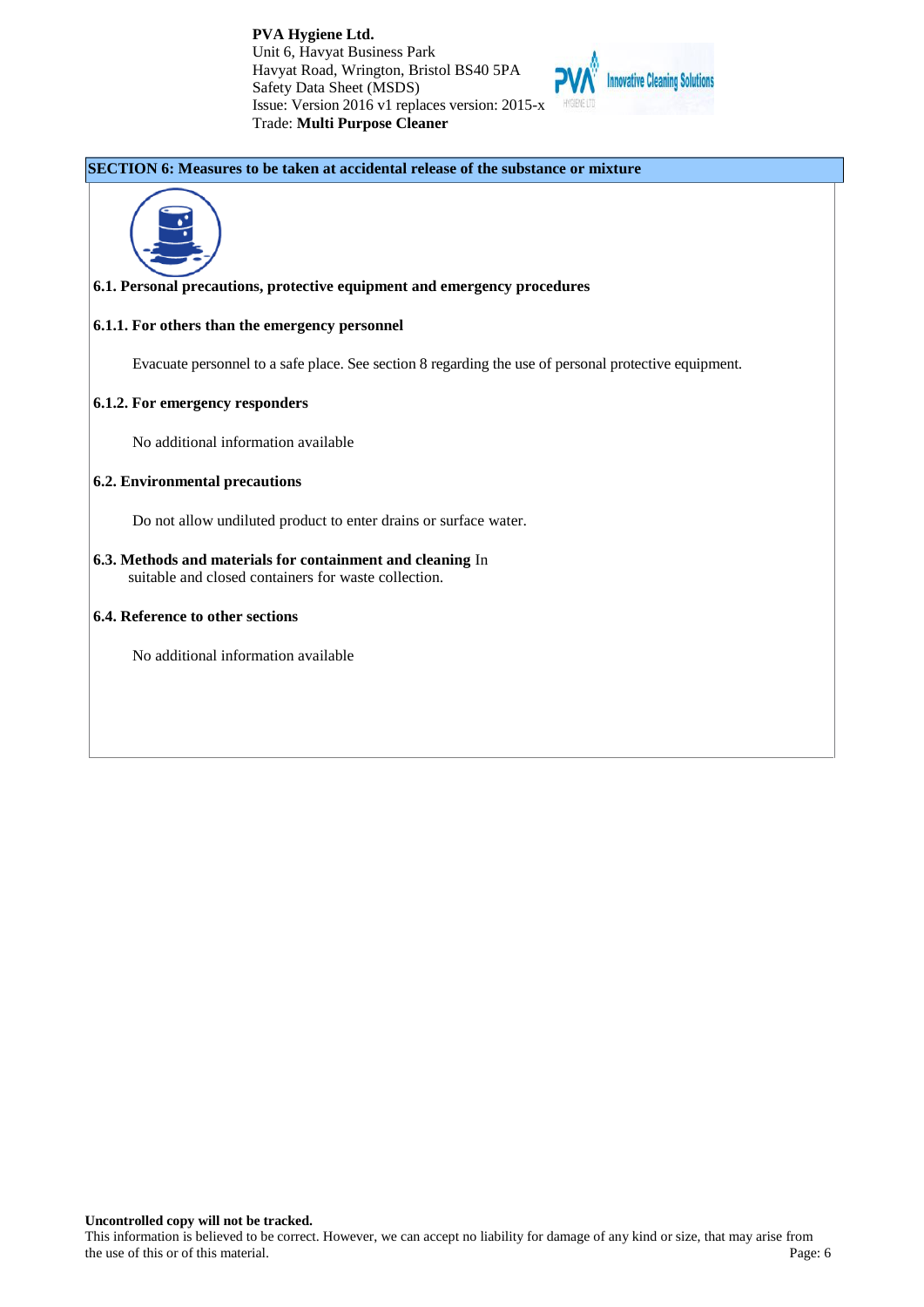

# **SECTION 7: Handling and Storage**



### **7.1. Precautions for the safe handling of the substance or the mixture**

Observe the usual precautions when handling chemicals. Contact with skin and eyes. Do not eat, drink or smoke in areas where product is used. Keep container tightly closed to prevent contamination and moisture absorption. Emergency eyewash and safety showers are to be installed in the vicinity of any place where the risk for exposure.

### **7.2. Conditions for a safe storage, including any incompatibilities**

Store sealed container in a dry, well ventilated area away from ignition and heat sources and direct sunlight. Avoid extreme temperature changes. The product is hygroscopic. The penetration of moisture to avoid.

Storage temperature 20 °C  $\pm$  5 °C Storage humidity <50 RH

### **7.3. Specific end use**

As a cleaning product according to packaging instructions.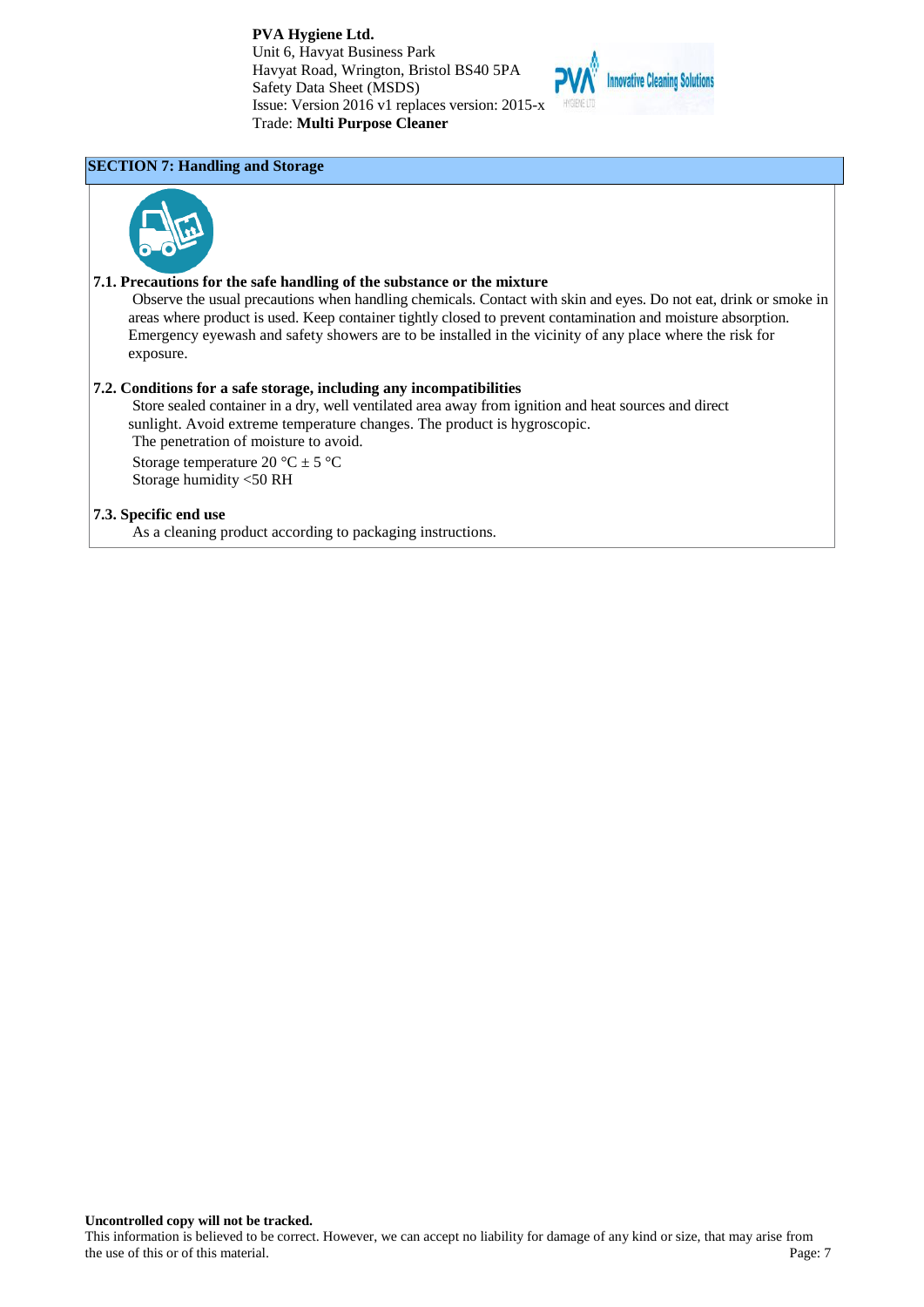

# **SECTION 8: Exposure controls / personal protection**

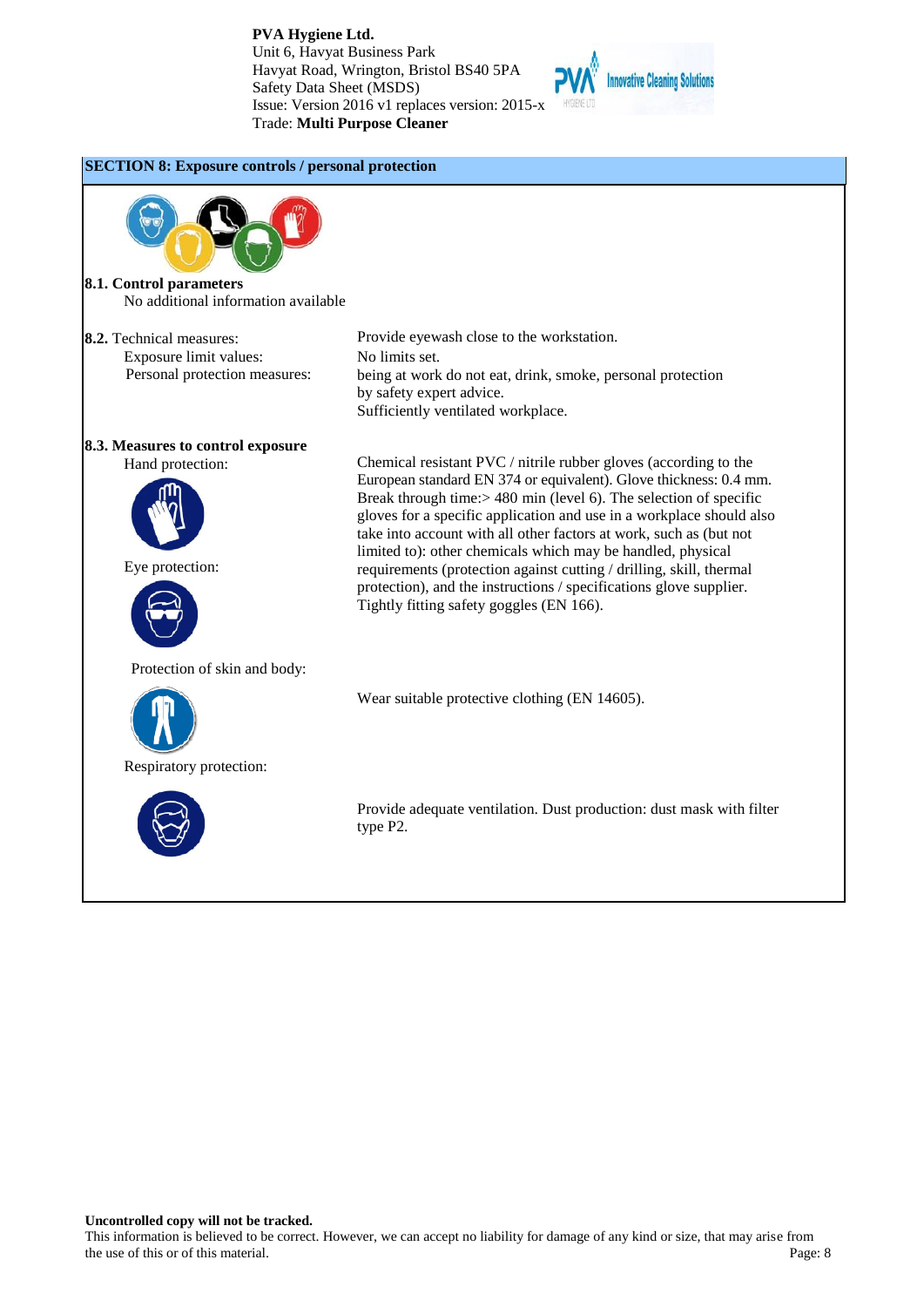

# **SECTION 9: Physical and chemical properties**



#### **9.1. Information about basic physical and chemical properties**

Physical state: Physical state / form: Color: Odour: Odor threshold: pH: Melting point / range: Solidification / freezing point: Boiling point / range: Flash point: Relative Evaporation Rate (butyl acetate  $= 1$ ): Flammability (solid, gas): Explosion limits: Vapor pressure: Relative vapor density at 20 ° C: Relative density: Density: Solubility: Log Pow: Ignition temperature: Decomposition temperature: Viscosity:

# **9.2. Other information**

No additional information available

Solid Powder. Pink. Perfumed. characteristic. No data available  $7 \pm 0.5$ (1%) No information available No data available No information available No information available Data not available Not applicable No data available No data available No data available No data available  $1015 \pm 100$  g / L No data available No data available No data available No data available No information available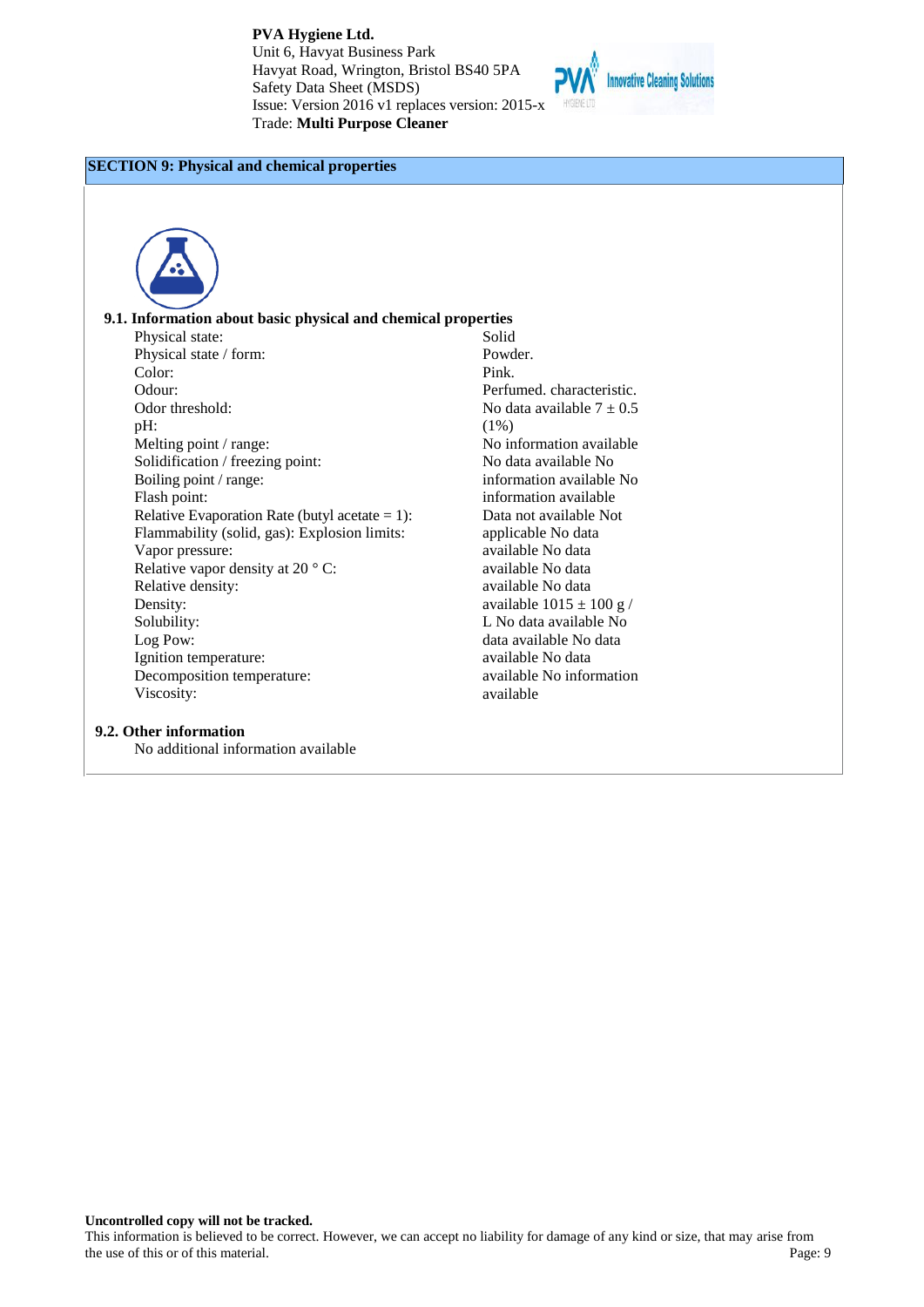

### **SECTION 10: Stability and reactivity**



No additional information available

# **10.2. Chemical stability**

The product is stable under normal handling and storage conditions.

**10.3. Possibility of hazardous reactions** No additional information available

### **10.4. Conditions to avoid**

Moist air. Sparks. Overheating. Open fire.

**10.5. Incompatible materials** Never mix with other substances.

### **10.6. Hazardous decomposition products**

In case of persistent Heating can release hazardous decomposition products such as smoke, carbon monoxide or carbon dioxide.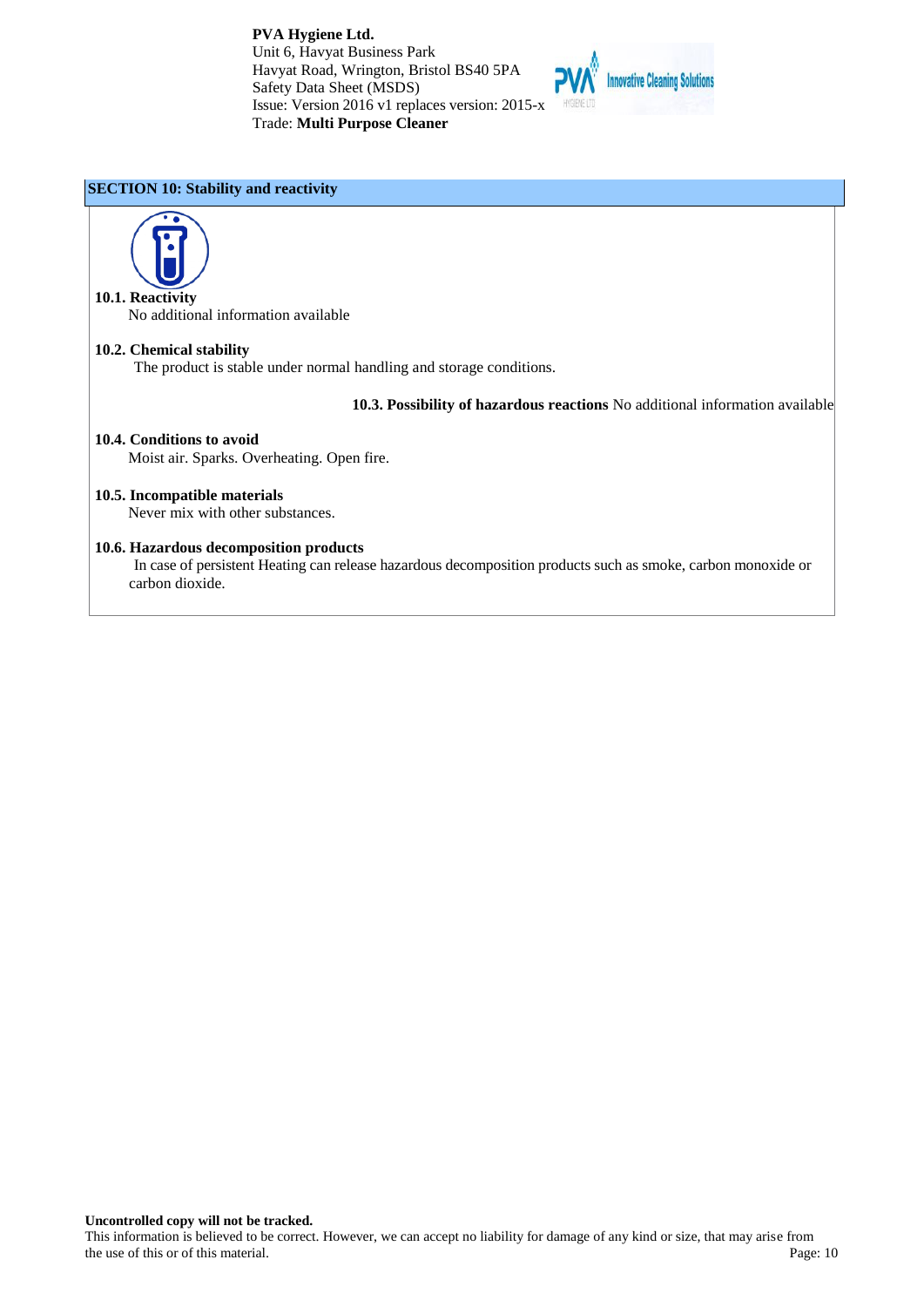

| <b>SECTION 11: Toxicological information</b>                                                        |                                    |  |
|-----------------------------------------------------------------------------------------------------|------------------------------------|--|
|                                                                                                     |                                    |  |
| 11.1. Information about toxicological effects<br>Acute effects:<br>Serious eye damage / irritation: | Mild skin irritation.<br>Irritant. |  |
| 2-hydroxypropane-1,2,3-tricarboxylic acid (5949-29-1)                                               |                                    |  |
| LD50 Oral Mouse                                                                                     | $5400$ mg/kg                       |  |
| Mild irritation if swallowed.<br>Potential adverse effects on human<br>health and possible symptoms |                                    |  |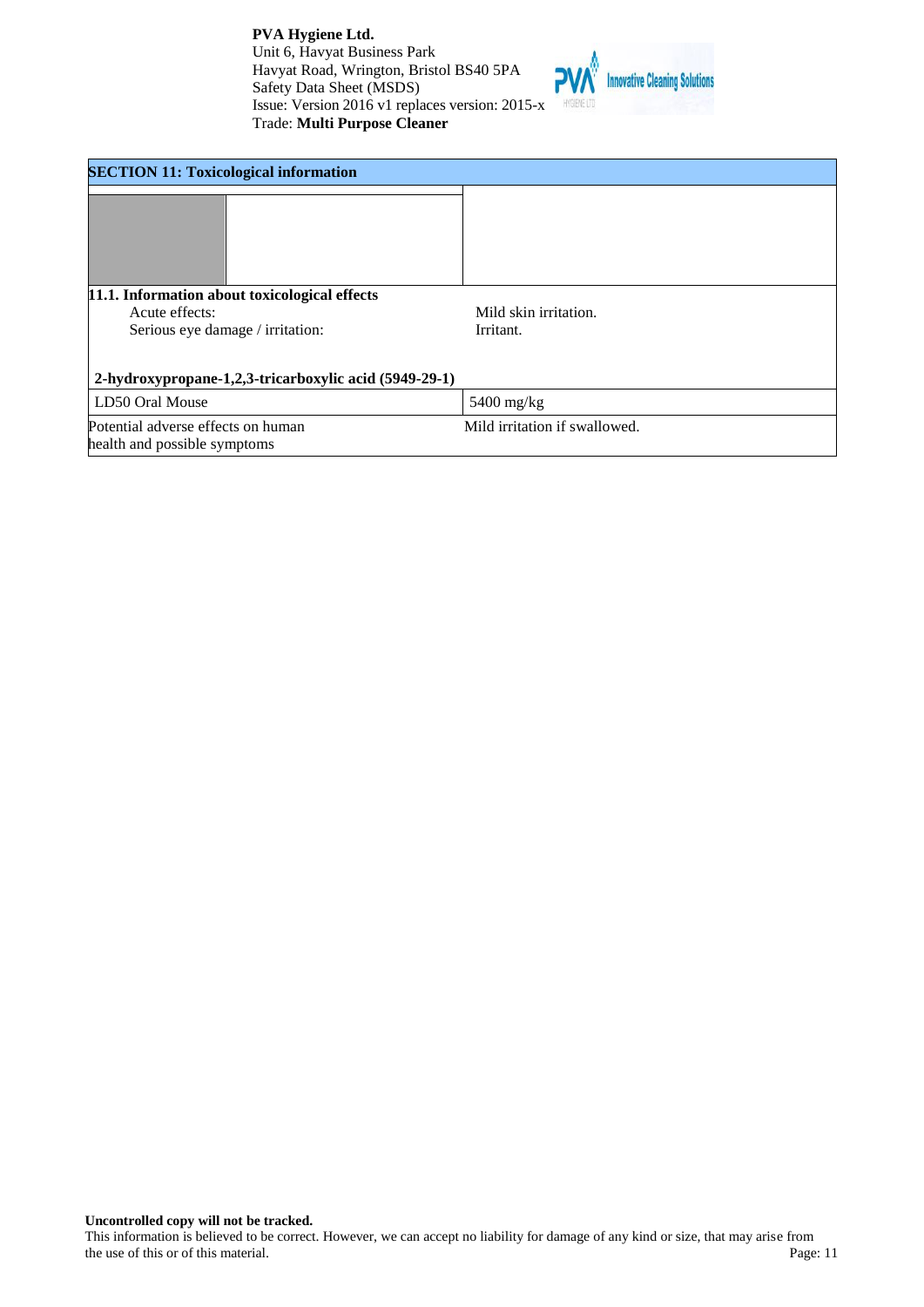

| <b>SECTION 12: Ecological information</b>                                                                                                    |                                                                                                               |  |
|----------------------------------------------------------------------------------------------------------------------------------------------|---------------------------------------------------------------------------------------------------------------|--|
|                                                                                                                                              |                                                                                                               |  |
| 12.1. Toxicity                                                                                                                               |                                                                                                               |  |
| 2-hydroxypropane-1,2,3-tricarboxylic acid (5949-29-1)                                                                                        |                                                                                                               |  |
| EC50 Daphnia Magna (24 hr)                                                                                                                   | 1535 mg/L                                                                                                     |  |
| Algae NOEC (8d mat. (Nominal) based on cell density                                                                                          | $425$ mg/L                                                                                                    |  |
| manufacturer.<br><b>Multi Purpose Cleaner</b>                                                                                                | competent authorities and will meet them be made available at direct request or at the request of a detergent |  |
| Persistence and degradability                                                                                                                | Not determined.                                                                                               |  |
| 12.3. Bioaccumulation<br>No additional information available - not expected<br>12.4. Mobility in soil<br>No additional information available |                                                                                                               |  |
| 12.5. Results of PBT and vPvB assessment<br>No additional information available                                                              |                                                                                                               |  |
| 12.6. Other adverse effects                                                                                                                  |                                                                                                               |  |

Other information: Avoid release to the environment.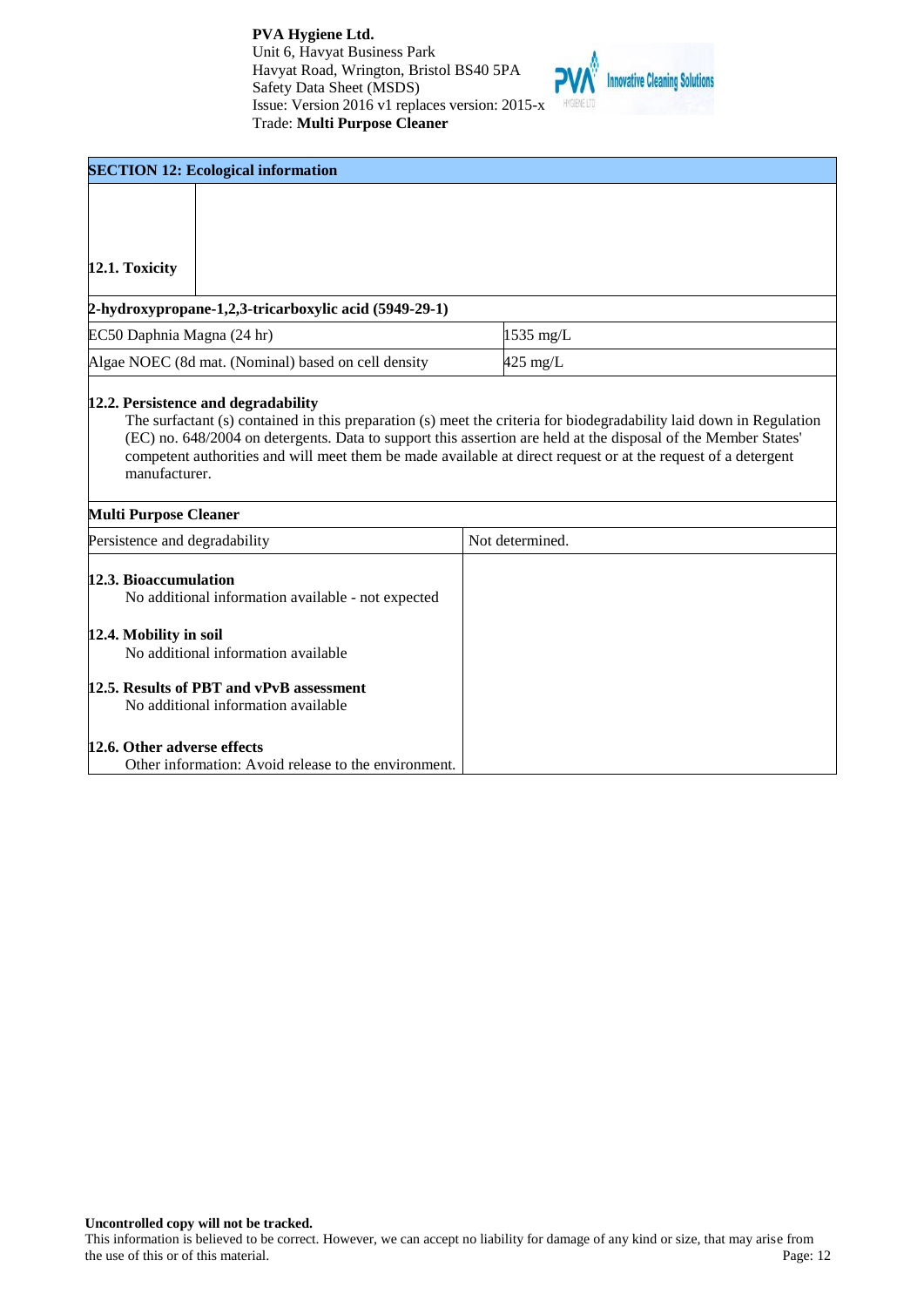

# **SECTION 13: Disposal**



**13.1. Waste processing procedures**<br>Waste / unused products:

Collect all waste in suitable and labeled containers and remove in accordance with local regulations.

# **13.2. Additional information**

Not known.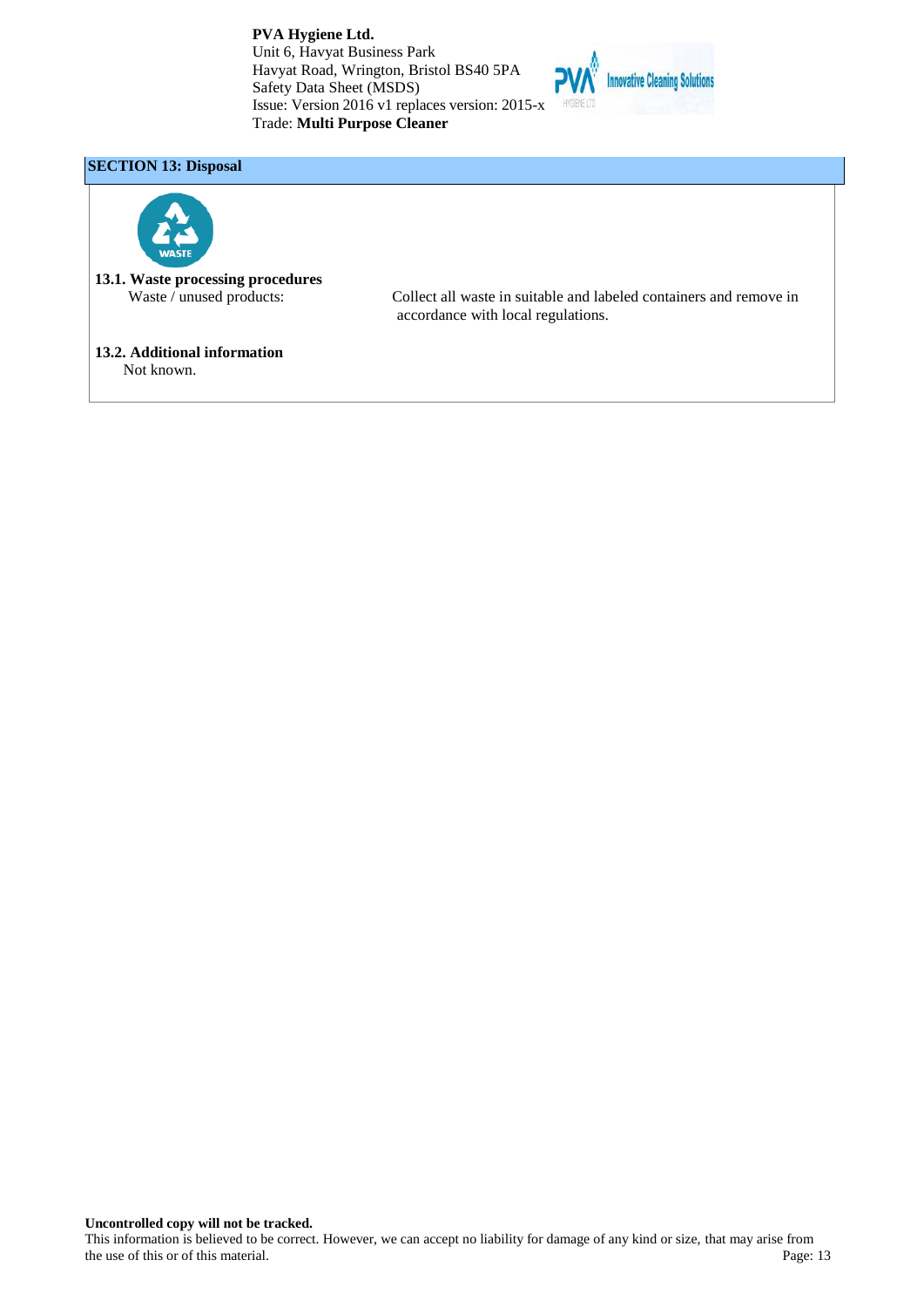

|                                            | In accordance with the requirements of ADR / RID / IMDG / IATA / ADN |
|--------------------------------------------|----------------------------------------------------------------------|
| 14.1. UN number<br>UN No. (ADR): no        |                                                                      |
|                                            |                                                                      |
| 14.2. Proper shipping name of the model UN |                                                                      |
| Shipping Name:                             | Sodium Bicarbonate                                                   |
| Transport document description:            | $\overline{a}$                                                       |
| 14.3. Transport hazard class (es)          |                                                                      |
| Class (ADR):                               |                                                                      |
| Danger labels (ADR):                       |                                                                      |
| 14.4. Packing                              |                                                                      |
| Packaging group (UN):                      |                                                                      |
| Hazard number (Kemler number):             |                                                                      |
| Classification (ADR):                      |                                                                      |
| Transport category (ADR):                  |                                                                      |
| Tunnel category:                           |                                                                      |
| Limited quantities (ADR):                  |                                                                      |
| $LQ$ :                                     |                                                                      |
| Excluded amounts (ADR):                    |                                                                      |
| 14.6.2. Transport by sea                   |                                                                      |
|                                            |                                                                      |
|                                            |                                                                      |
|                                            |                                                                      |
| No additional information available        |                                                                      |
| 14.6.3. Air transport                      |                                                                      |
|                                            |                                                                      |
| No additional information available        |                                                                      |
|                                            |                                                                      |

**Uncontrolled copy will not be tracked.** This information is believed to be correct. However, we can accept no liability for damage of any kind or size, that may arise from the use of this or of this material.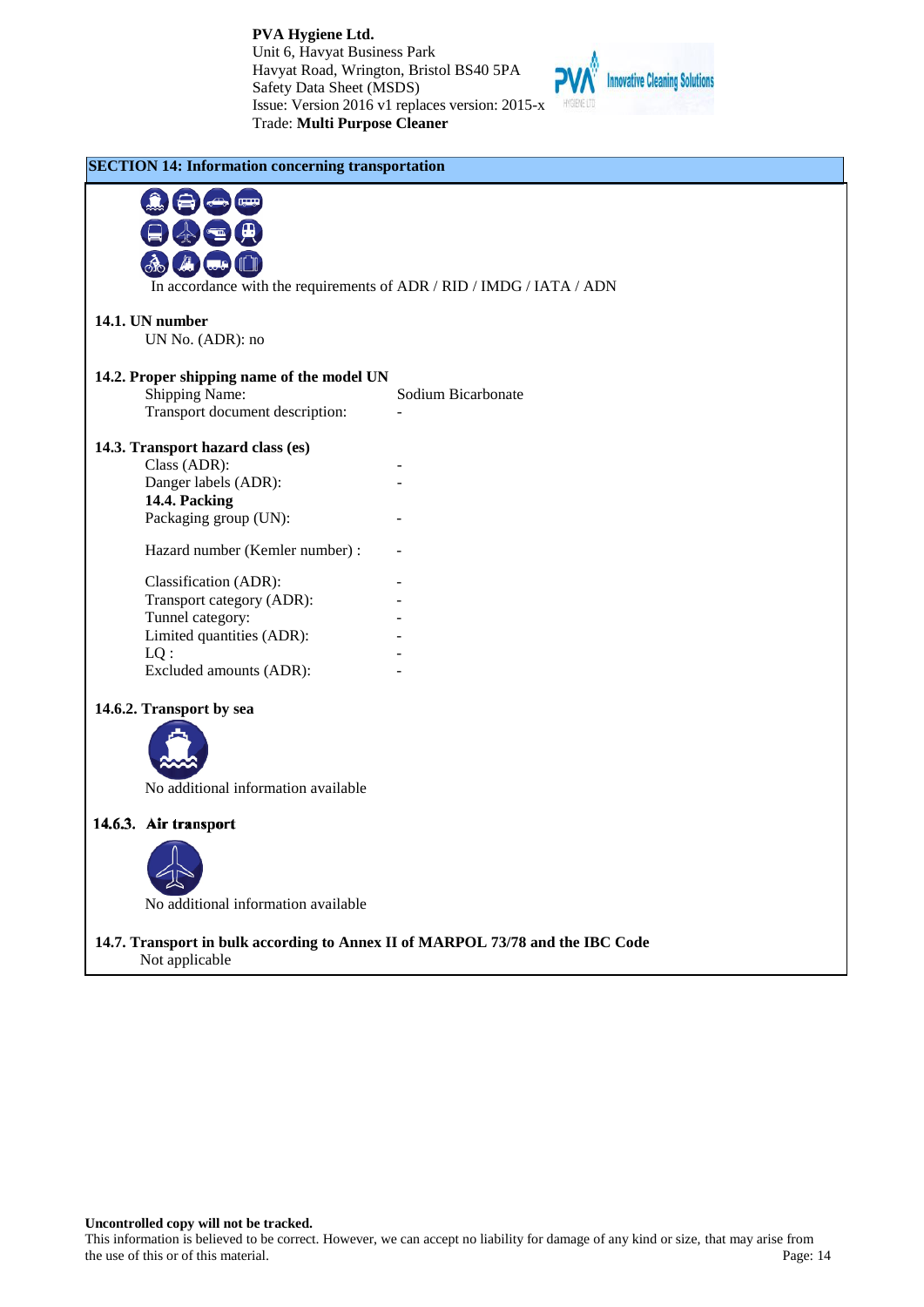

# **SECTION 15: Regulations**



### **15.1. Specific safety-, health- and environmental regulations and legislation for the substance or the mixture**

### **15.1.1. EU rules**

Contains no material that falls under the restrictions of Annex XVII Cleantab Multi Purpose cleaner is not on the candidate list of REACH Does not contain any substances on the candidate list of REACH Contains no REACH Annex XIV substance.

### **15.1.2. National regulations**

No additional information available

# **15.2. Chemical safety**

No chemical safety assessment is performed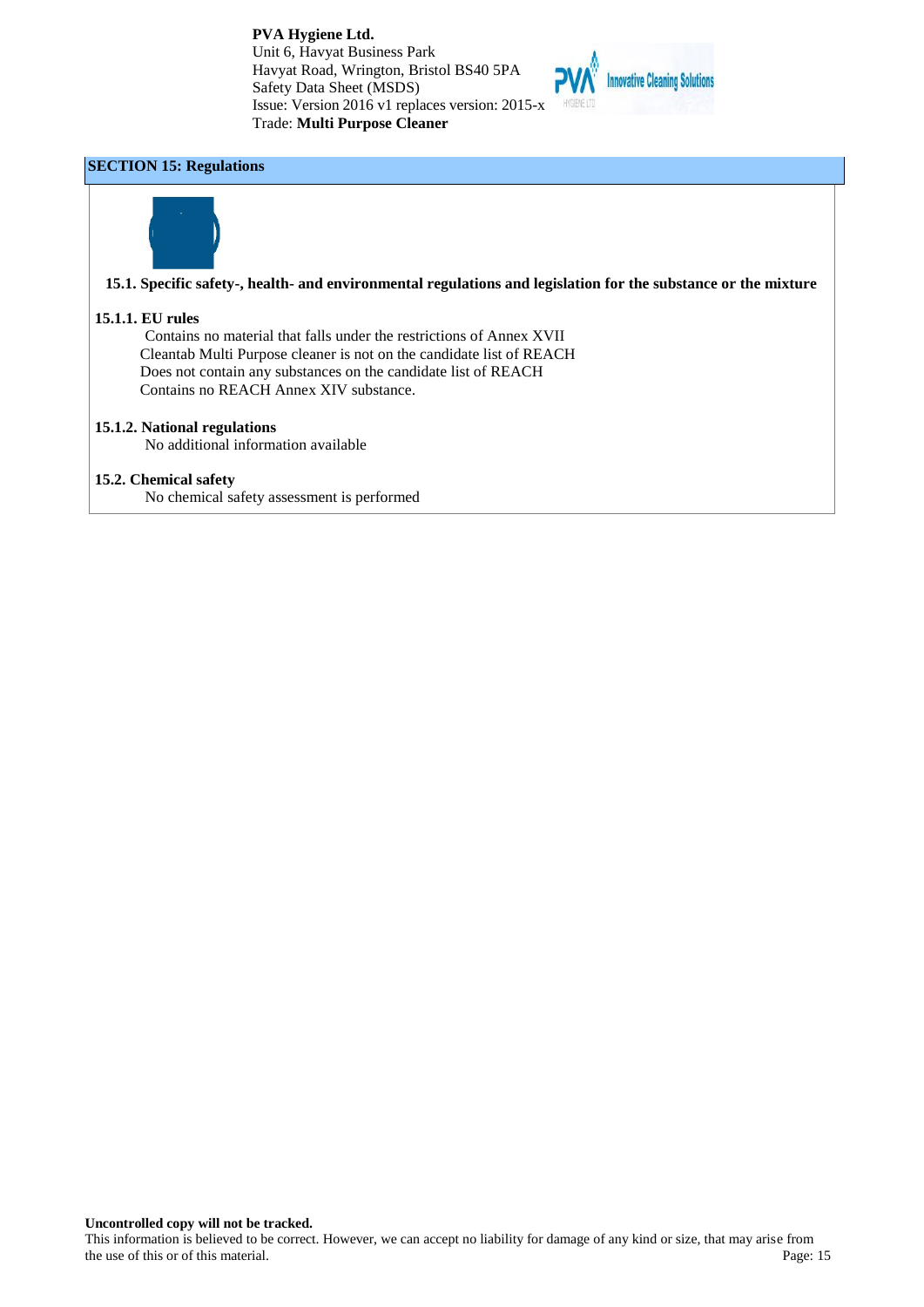

#### **SECTION 16: Other information**

It is recommended to pass on the information in this safety data sheet to the users, if necessary, in a modified form. This information is up-to-date to the best of our knowledge. The information relates to a specific product and is not valid in combination with other products.

This safety data sheet is prepared in accordance with EEC Regulation 1907/2006 / EEC. It is the responsibility of the user to take the necessary measures to comply with local laws and regulations. The manufacturer takes no responsibility for any loss or damage arising from the use of this data.

# **HISTORY**

DATE OF LAST REVISION: 20-05-2015 REVIEW CHAPTER (S) N ° 1 t / m 16

| Full text of R-, H- and EUH-phrases: |                                                                                                    |
|--------------------------------------|----------------------------------------------------------------------------------------------------|
| Acute Tox. 4 (Oral)                  | Acute oral toxicity Category 4                                                                     |
| Eye Dam. 1                           | Serious eye damage / eye irritation, Category 1                                                    |
| Eye Irrit. 2                         | Serious eye damage / eye irritation, Category 2                                                    |
| Ox. Sol. 3                           | Oxidizing solids, Category 3                                                                       |
| Skin Irrit. 2                        | Skin corrosion / irritation, Category 2                                                            |
| STOT SE <sub>3</sub>                 | Specific target organ toxicity single exposure, Category 3, irritation of the<br>respiratory tract |
| H <sub>272</sub>                     | May intensify fire; oxidizing                                                                      |
| H302                                 | Harmful if swallowed                                                                               |
| H <sub>3</sub> 15                    | Causes skin irritation                                                                             |
| H <sub>3</sub> 18                    | Causes serious eye damage---                                                                       |
| H <sub>3</sub> 19                    | Causes serious eye irritation                                                                      |
| H335                                 | May cause respiratory irritation                                                                   |
| R11                                  | Highly flammable                                                                                   |
| R20/22                               | Harmful by inhalation / Harmful if swallowed                                                       |
| R36                                  | Irritating to eyes                                                                                 |
| R37/38                               | Irritating to respiratory system and skin                                                          |
| R41                                  | Risk of serious damage to eyes                                                                     |
| R8                                   | Contact with combustible material                                                                  |
| $\circ$                              | Oxidising                                                                                          |
| Xi                                   | Irritant                                                                                           |
| Xn                                   | Harmful                                                                                            |